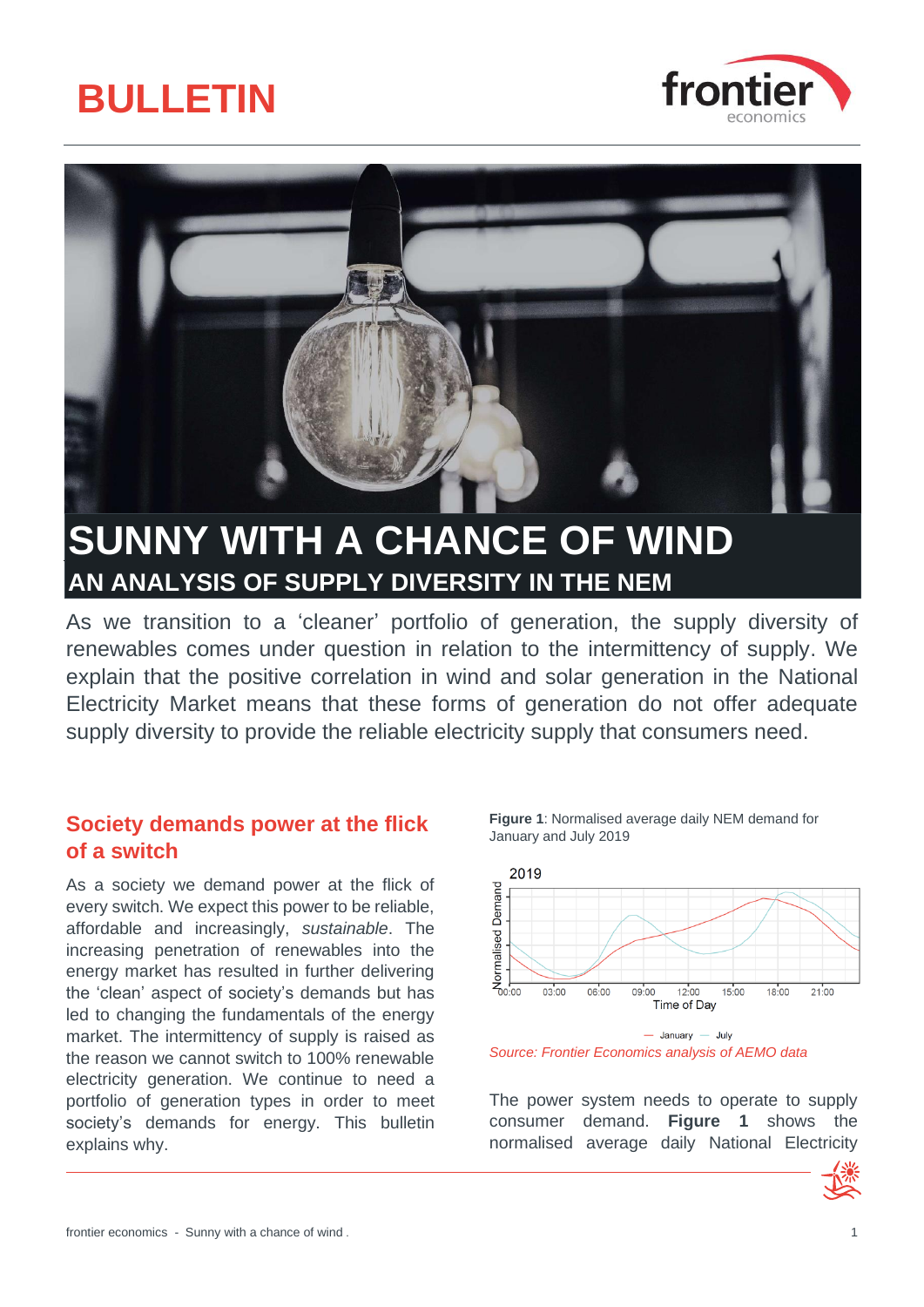# **BULLETIN**



Market (NEM) demand for January and July in 2019. We can see from this graph that demand fluctuates during the day and varies across seasons. The explanation lies in seasonal affects and solar PV production.

The difference between the demand for January and July is largely due to the increased cooling load in summer while the heating load in winter is not as large. Both day-time loads are offset by PV generation, but there obviously more PV generation in summer.

### **Meeting demand**

The National Electricity Market (NEM) was designed to reliably and efficiently meet the demand. It has done this by drawing on a variety of generator types that offer different dispatch and cost characteristics. For example, some generators, such as wind and solar, have high fixed costs but almost no operating costs and low levels of dispatchability because they are weather dependent. Other generators, such as coal, have high levels of reliability, and high fixed costs, but low operating costs. The middle of the spectrum is gas which has relatively low capital costs but relatively high variable costs and high reliability.

Batteries can quickly produce energy on demand, but not for very long and at high fixed costs and low energy costs (increasingly negative costs). Hydro impoundment generators have very high fixed costs, very low variable costs and high reliability for the available stored water. Pumped storage hydro has high fixed costs. Additionally, because of the large electricity requirements for pumping, the variable costs are highly dependent on the price of electricity at the time of pumping. These pumped storage hydro plants are highly reliable, but their generation is limited by the available water for generation.

While the average cost of these generators differs, because of their varying technical and economic characteristics, it is necessary to have a blend of generators to optimally deliver

affordable and reliable electricity. Hence a mix of generation is necessary to deliver to meet society's demands for electricity.

The NEM is designed to respond to the demand and supply of electricity each 5 minutes of the day. When the supply-demand balance is tight (for example a hot day when people are relying heavily on air conditioners across the Eastern seaboard), we would expect a high price. However, in times when there is an excess of supply over demand (for example, in the middle of a sunny but mild day when solar PV is abundant but daytime demand for heating or cooling is low), then the price can be low (or even negative).

### **Subsidies have attracted investment in renewable energy**

The subsidies provided under the Renewable Energy Target (RET) and other green schemes have led to significant investment in solar and wind generation.

Some people have argued that the geographic dispersion of renewables provides benefits because the supposed climatic diversity between regions will smooth the contribution of renewables to the NEM. The presumption is that there will be, for most times, sufficient wind blowing and sun shining somewhere to provide a high degree of supply reliability.

We undertook some analysis to test this hypothesis.

### **Wind generation tends to occur at the same time across regions, as does solar**

To test this hypothesis we used Australian Energy Market Operator (AEMO) generation and

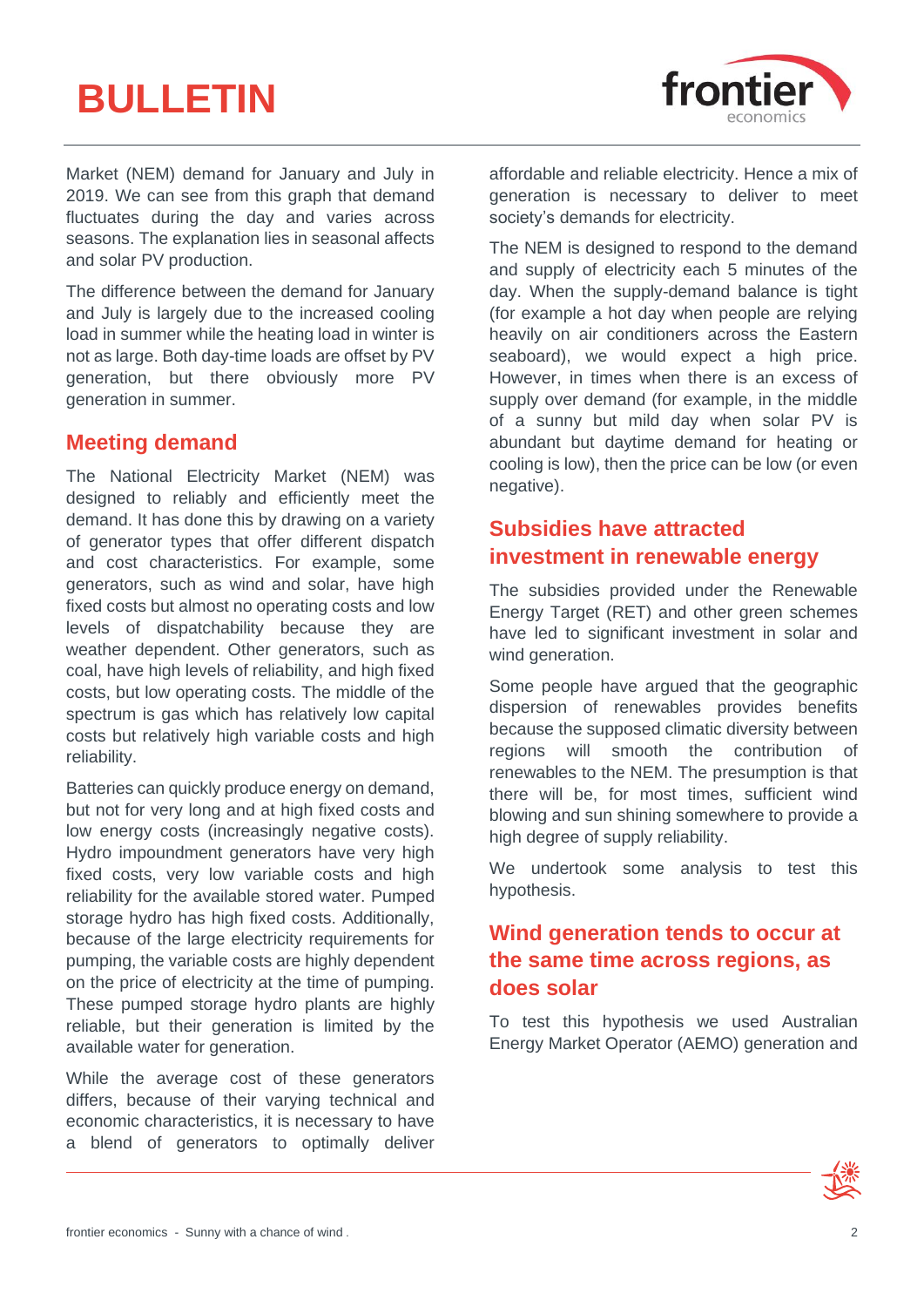# **BULLETIN**



load data for every half hour since 2014<sup>1</sup>. The key findings of this analysis were:

- there is very strong correlation in solar across all regions in the NEM
- there is reasonably high correlation in wind, particularly in South Australia, Victoria, NSW and Queensland.

Our findings are set out below.



<span id="page-2-0"></span>**Figure 2**: Correlation for solar generation in the NEM

*Source: Frontier Economics analysis of AEMO data*

**[Figure 2](#page-2-0)** provides the evidence for the large correlation between NEM regions for solar generation in a heat map.

The data shows Queensland and Victoria have the highest correlation with a correlation coefficient of 0.87, followed by Victoria and South Australia and South Australia and Queensland with correlation coefficients of 0.86 and 0.85 respectively.

This evidence supports our natural intuition that when it's sunny in one region, it also tends to be a sunny day across the NEM.

<span id="page-2-1"></span>

*Source: Frontier Economics analysis of AEMO data* 

The heat map in **[Figure 3](#page-2-1)** shows the evidence of a positive relationship for wind generation between the regions in the NEM. While the correlation is not as strong as for wind generation, there is reasonably strong correlation between South Australia and Victoria (correlation coefficient of 0.65) and NSW and Victoria (correlation coefficient of 0.55).

### **Implications**

The results of this correlation analysis have a range of implications for NEM generation. For solar, output tends to occur in all regions at the same time. This makes intuitive sense, and generally, these results suggest that weather conditions tend to be similar across the different States on any day.



<sup>&</sup>lt;sup>1</sup> AMEO NEMWEB, 2020, accessed  $26<sup>th</sup>$  February 2020, nemweb.com.au